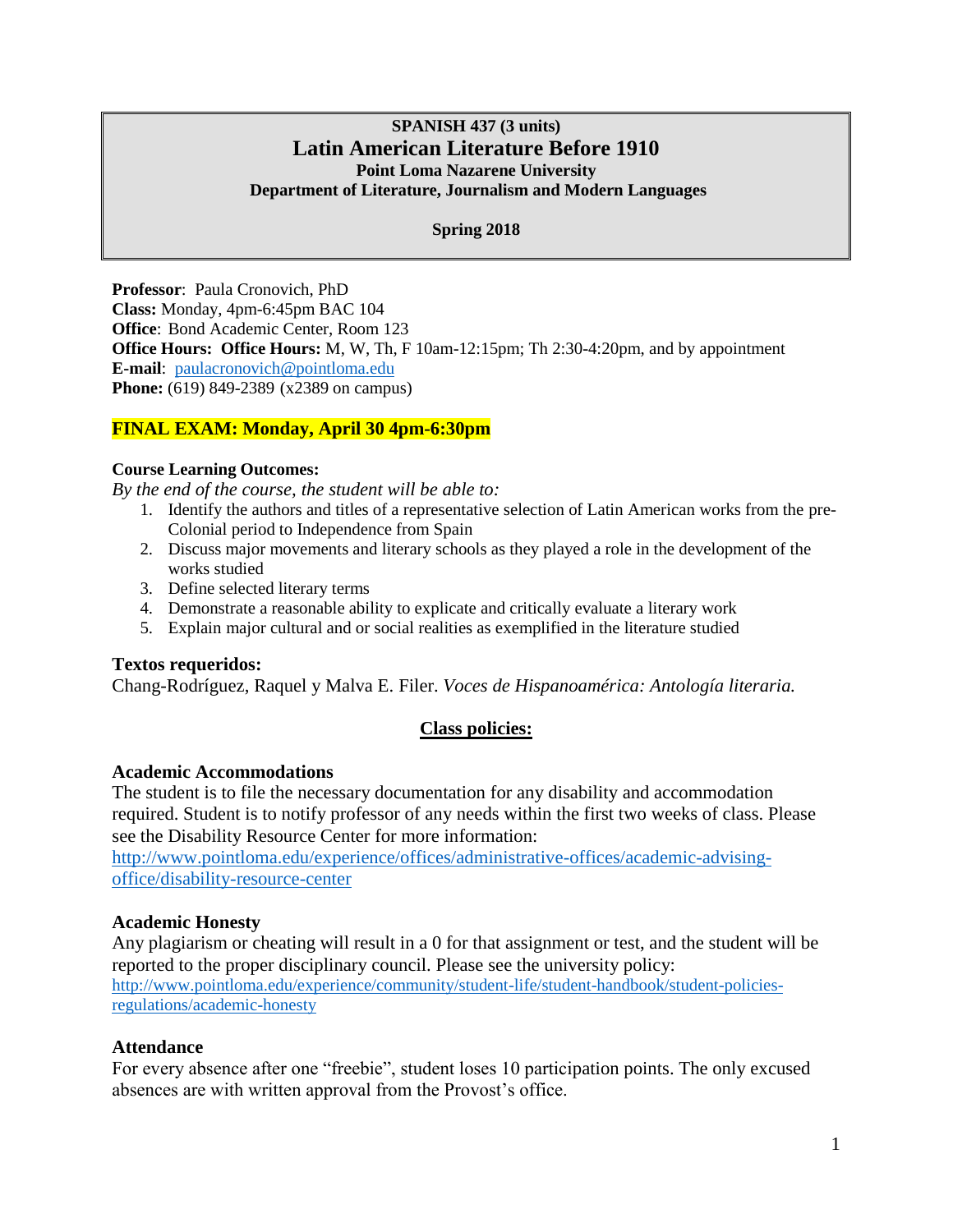# **Oral presentation**

Students will give an oral presentation to the class, approx. 10 minutes, based on one or more of the academic sources listed in our textbook. Thus, the student does not have to find their own source. They are responsible for reading an article in-depth to present the content to the class.

# **Tests**

There are NO make-up exams. All scheduled assignments are offered for full credit on their due date, or for 10% points less each day they are late.

## **Research paper**

Students will submit an investigative paper, approx. 5 pages, using academic articles and criticism in conjunction with the primary sources assigned in class. We will go over research databases and get help from the university library to ensure a solid paper.

# **Homework**

Students will complete general comprehension and analysis questions, based on the textbook readings, via Canvas. Full credit will be given for thorough assignments turned in on time; a 10% deduction will be given for late submissions. There will also be reflection pieces to write based on films watched in class.

# **Grade break-down:**

Asistencia y Participación/Tarea: 25%

Presentación oral: 10%

Examen parcial: 20%

Trabajo escrito: 20%

Examen final: 25%

 $\overline{a}$ 

# **HORARIO DEL CURSO: 1**

Week 1 Jan. 9 (horario del lunes)

## **Introducción al curso**

*Lost History: Rediscovering the Taíno People* (Short Documentary) Part I & II: <http://www.youtube.com/watch?v=Bcv7-ipKErg> <http://www.youtube.com/watch?v=DmKporC6PUw>

 $1$  Horario puede cambiar según las necesidades de la clase.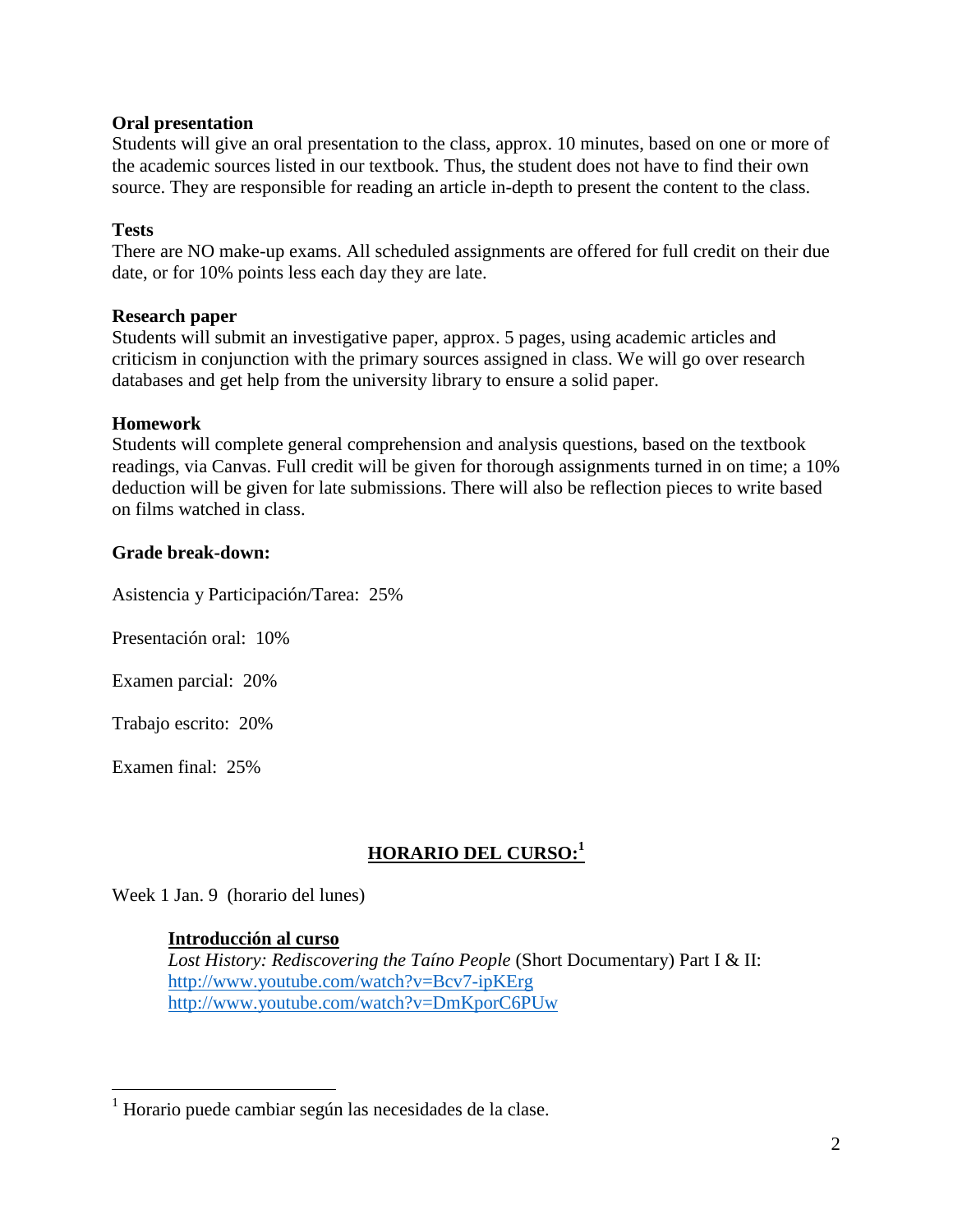# Week 2 Jan. 15 (Martin Luther King, Jr. NO HAY CLASE)

### Week 3 Jan. 22 **Cartas, relaciones y crónicas**

Cristóbal Colón (1451-1506) *Diario del primer viaje (1492-1493)* (Photocopies) Cristóbal Colón (1451-1506): Cómo se escribió la historia del descubrimiento del "Nuevo Mundo" *Carta a Luis de Santangel*

### Week 4 Jan. 29 **El discurso del fracaso de la conquista**

Bartolomé de las Casas (1484-1566): *Historia de las Indias*

*The Mission* (película)

### Week 5 Feb. 5 **La fuente fidedigna de la conquista**

Bernal Díaz del Castillo (c. 1496-1584), *Historia verdadera de la conquista de la Nueva España*

### Week 6 Feb. 12 **Poema épico, resistencia a la conquista**

Alonso de Ercilla y Zúñiga (1533-1594): *La Araucana.*

*También la lluvia* (película)

\*\*Reacción y crítica de la película **(1/2 - 1 pg)**

### Week 7 Feb. 19 **Perspectiva e identidad en conflicto**

Excursión: *Modern Masters from Latin America*, SD Museum of Art

El Inca Garcilaso de la Vega (1539-1616): *Comentarios Reales de los Incas*

### Week 8 Feb. 26 Repaso y **EXAMEN PARCIAL**

## --VACACIONES DE PRIMAVERA--

Week 9 Mar. 12 Sor Juana Inés de la Cruz (1651-1695): **El barroco y el feminismo temprano**